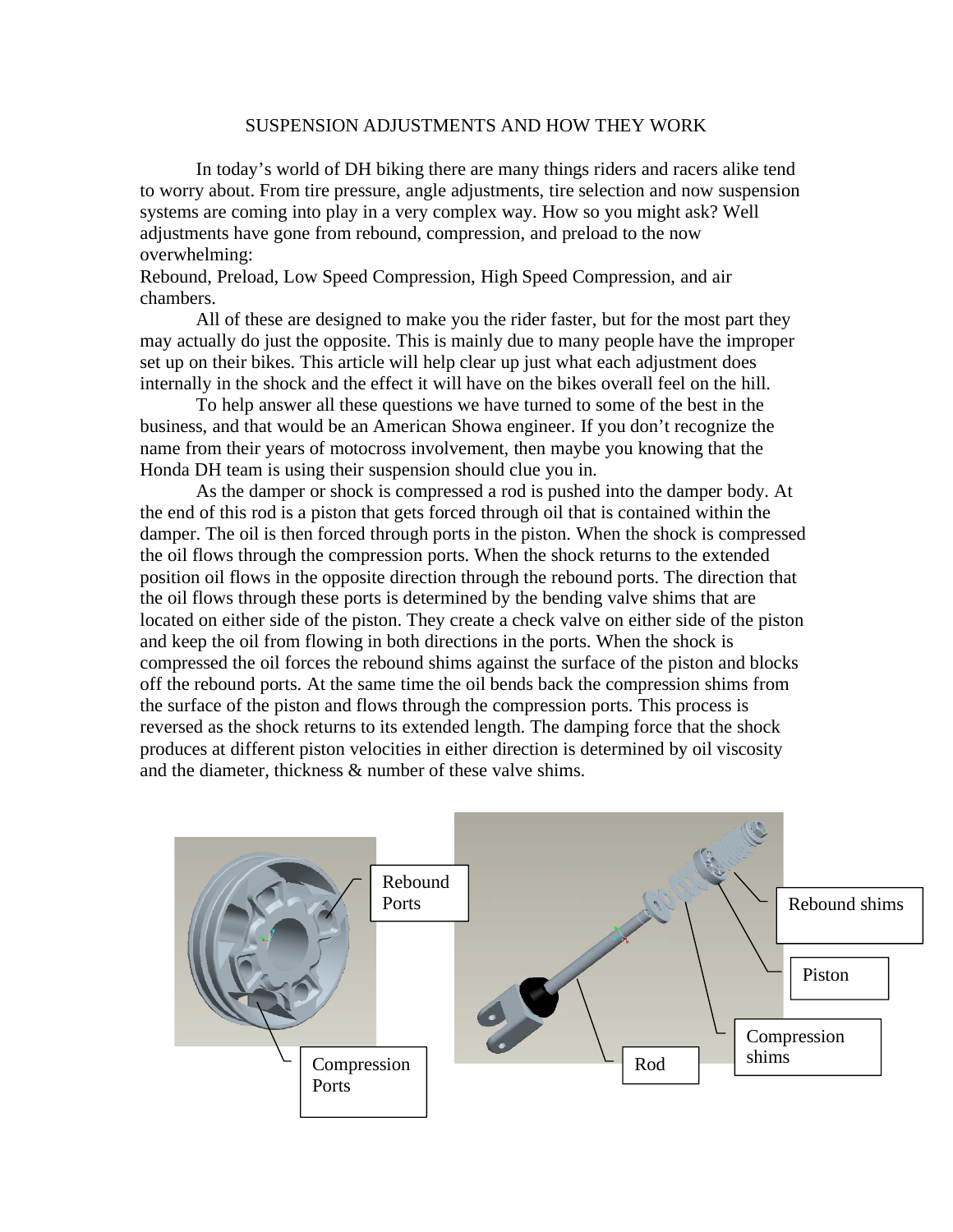A certain amount of oil is also allowed to bypass the piston during compression & rebound as well. There is a small port at the end of the rod that leads to just below the compression valve stack. The size of this port, and how much oil can flow through it, is controlled by a tapered needle that runs through the center of the rod. A screw near the bottom of the rod controls the position of the needle. This screw is known as the rebound adjuster. In this system this screw will affect compression and rebound oil flow. However it is still called a rebound adjuster screw because it has a much larger effect on the rebound than on the compression. Some systems have a check valve in this circuit as well and only allow oil to flow during rebound. However the check valve design has a slow response to small repetitive bumps (like the wash board effect that can develop on fire roads) and is not usually used. The rebound adjust is used to control how quickly the shock returns to its extended length. Turning the screw in makes it return slower and turning it out quicker. The rebound screw should be adjusted out enough so that the rear wheel can follow the contours of the terrain. However not so far out that the rear wheel feels like it is springing back and wanting to throw the rider over the bars after a bump or jump.

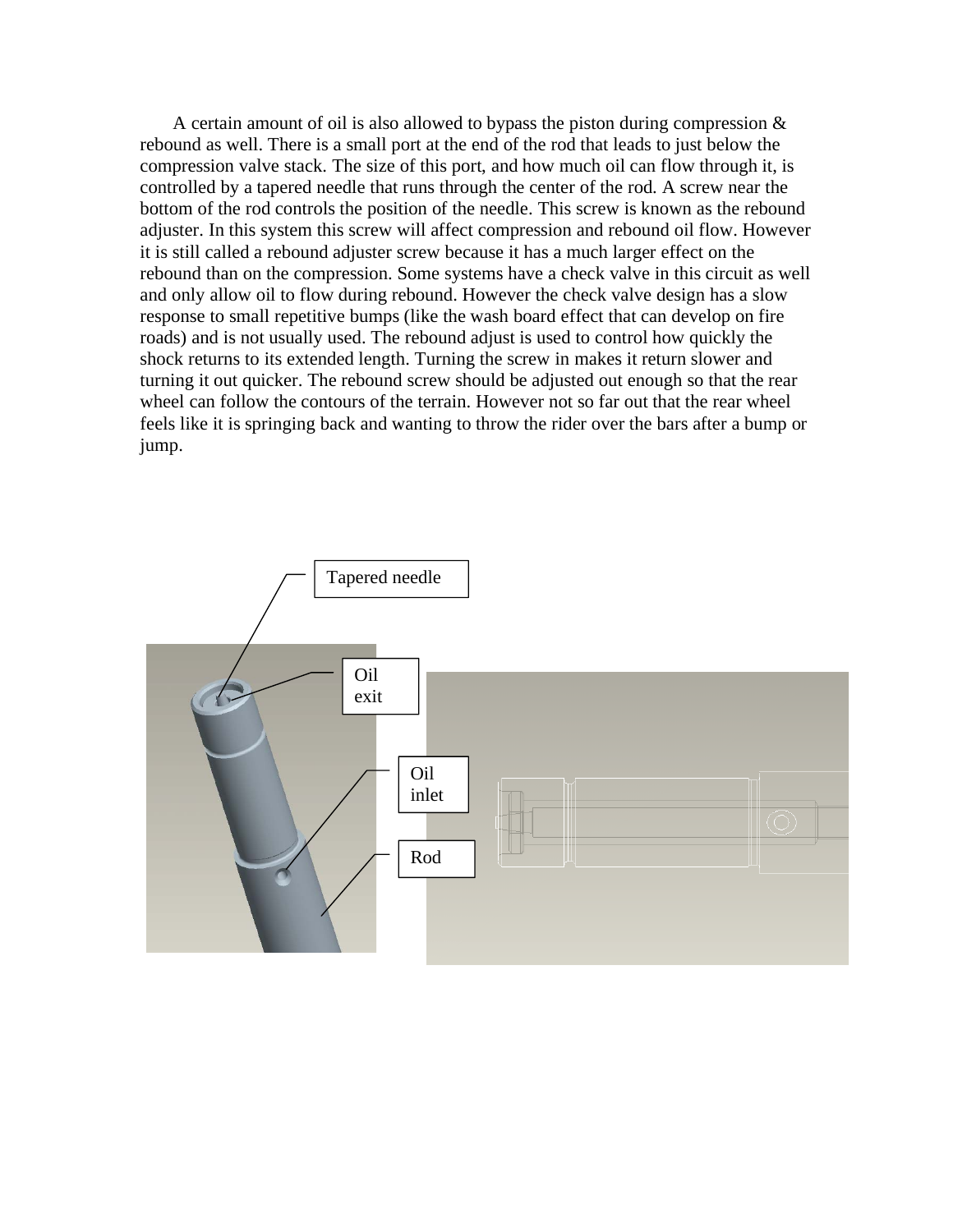As the rod enters the damper body its volume displaces the oil in the shock. This displaced oil must go somewhere so it flows into the shock reservoir. The shock reservoir contains a sliding piston or a bladder. The piston or bladder separates a high pressure gas, usually nitrogen, from the oil. As the oil flows into the reservoir it compresses this gas even more. The gas is separated from the oil to keep it from mixing with the oil and causing the oil to foam. If the oil were to foam the damping would decrease and be difficult to control. The shock is kept under high pressure to keep the oil from reaching its vapor pressure and cavitating as it flows from one side of the piston to the other. Cavitation is when the oil begins to vaporize or boil. This happens when its pressure becomes too low. If the oil was to cavitate this once again would severely affect damping. Before the oil enters the reservoir it must flow through an orifice that separates the reservoir from the shock body. Once again the size of this hole is controlled by a tapered needle connected to a screw. This screw is called the low speed compression adjuster. Turning the screw in and out controls the cross-sectional area of the orifice. Turning the screw out increases the area that the oil can flow through. This allows more oil to flow quicker into the reservoir and keeps the pressure lower in the shock. Lower internal shock pressure means that there is less damping force acting against the rod as it tries to enter the shock body. By adjusting the low speed compression adjuster the way the shock reacts to small bumps and lower speed events (Such as G-outs) can be manipulated.

 Some higher end shocks also have a high speed compression adjustment as well. This adjustment allows the user to adjust the way the shock reacts during a high speed event. A good example of this type of event would be hitting a square curb while riding fast. The high speed compression system works by allowing oil displaced by the rod to bypass the slow speed compression adjuster. Turning the high speed adjuster in and out controls the amount of preload that is placed on a heavy spring inside of the adjuster. The spring forces a valve closed and oil is not able to travel through the high speed circuit. All of the oil displaced by the rod must travel through the slow speed compression circuit. However the quicker the shock is compressed the higher the internal pressure gets. When the pressure gets high enough to overcome this spring the valve cracks opens and oil can go through. By properly manipulating the high speed compression adjuster how stiff the shock feels during a high speed event can be controlled.

 Another important adjustment that is often over looked is the main spring preload. The way the bike handles and turns is greatly affected by this adjustment. Correctly adjusting preload is quick and easy as well.



Spring Preload Adjuster